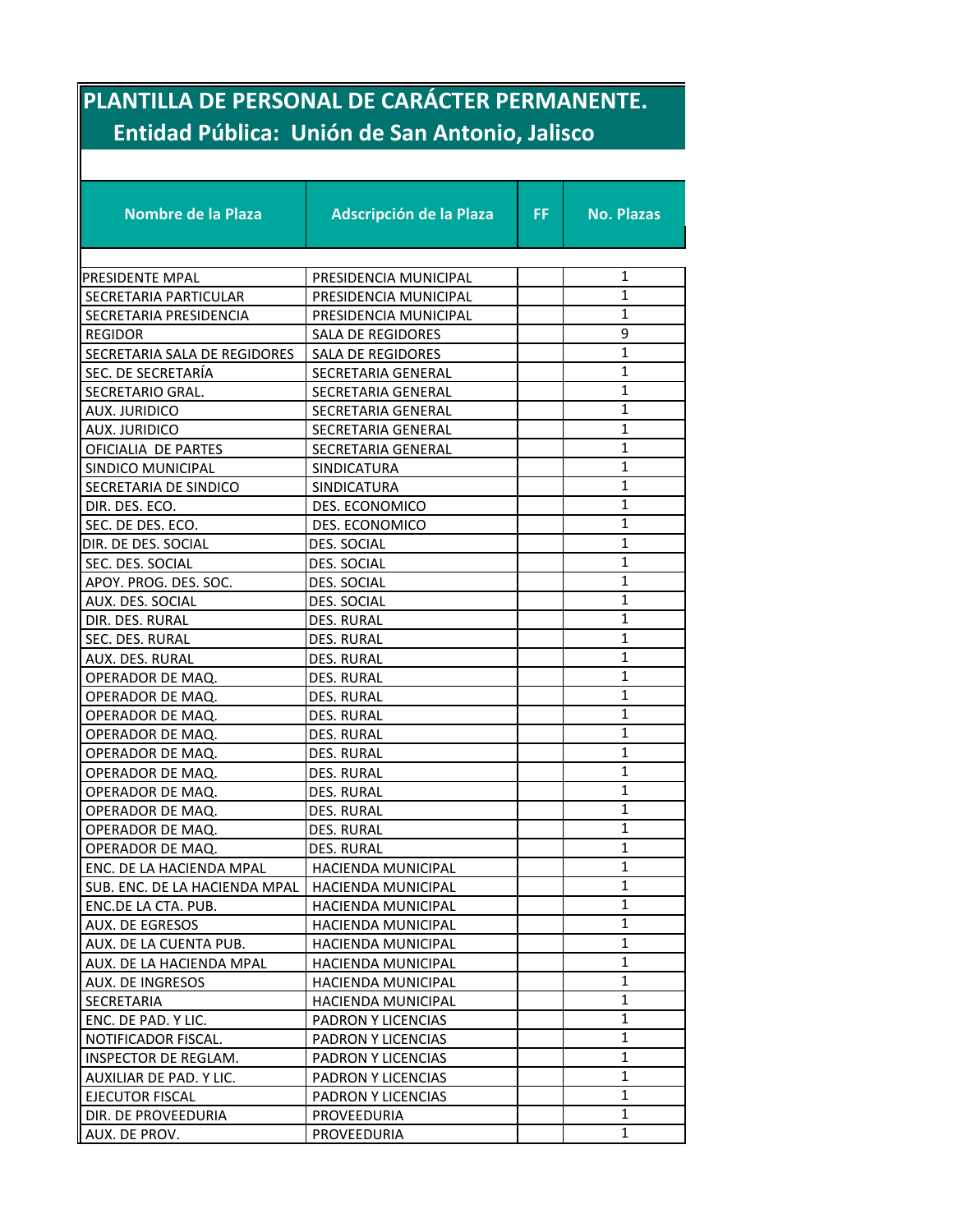| ENC. DE PAR. VEHI           | PARQUE VEHICULAR Y TALLER  | 1              |
|-----------------------------|----------------------------|----------------|
| <b>MECANICO</b>             | PARQUE VEHICULAR Y TALLER  | $\overline{2}$ |
| AUXILIAR PAR. VEHI.         | PARQUE VEHICULAR Y TALLER  | $\mathbf{1}$   |
| AUX. TALLER                 | PARQUE VEHICULAR Y TALLER  | $\mathbf{1}$   |
| VELADOR                     | PARQUE VEHICULAR Y TALLER  | $\mathbf{1}$   |
| ENC. DE VALUACIONES         | <b>CATASTRO</b>            | 1              |
| ENC. DE TRAM. Y REGIS.      | <b>CATASTRO</b>            | $\mathbf{1}$   |
| AUX. DE PLADEUR             | <b>CATASTRO</b>            | $\mathbf{1}$   |
| ENC. DESP. DE O. PUB.       | OBRAS PÚBLICAS             | $\mathbf{1}$   |
| SUB. DIR DE OBRA            | OBRAS PÚBLICAS             | 1              |
| ENC. DE COSTOS Y PROY.      | OBRAS PÚBLICAS             | $\mathbf{1}$   |
| SEC. DE OBRAS PUB.          | OBRAS PÚBLICAS             | $\mathbf{1}$   |
| SUPERV. OBRA                | OBRAS PÚBLICAS             | 1              |
| SUPERV. OBRA                | OBRAS PÚBLICAS             | $\mathbf{1}$   |
| SUPERV. OBRA                | OBRAS PÚBLICAS             | 1              |
| ASEADOR                     | PARQUES, JARDINES Y ASEO   | 5              |
| <b>CHOFER CAMION BASURA</b> | PARQUES, JARDINES Y ASEO   | $\overline{2}$ |
| CHOFER PIPA                 | PARQUES, JARDINES Y ASEO   | 3              |
| DIR. DE PARQ. Y JAR.        | PARQUES, JARDINES Y ASEO   | 1              |
| ENC. DEL PANTEON            | PARQUES, JARDINES Y ASEO   | $\mathbf{1}$   |
| INTENDENTE SEG. PUB.        | PARQUES, JARDINES Y ASEO   | $\overline{7}$ |
| <b>JARDINERO</b>            | PARQUES, JARDINES Y ASEO   | 33             |
| SUB DIRECTOR PAR. Y JAR     | PARQUES, JARDINES Y ASEO   | 2              |
| SECRETARIA SER. PUB.        | PARQUES, JARDINES Y ASEO   | $\mathbf{1}$   |
| VELADOR                     | PARQUES, JARDINES Y ASEO   | 2              |
| ALBAÑIL                     | SERVICIOS PÚBLICOS         | $\mathbf{1}$   |
| AUX. TEC. ALUMBRADO         | SERVICIOS PÚBLICOS         | $\overline{2}$ |
| AUX. DE ALUMBRADO           | SERVICIOS PÚBLICOS         | 1              |
| DIR. DE SERVICIOS PUB.      | SERVICIOS PÚBLICOS         | $\mathbf{1}$   |
| <b>FONTANERO</b>            | SERVICIOS PÚBLICOS         | 3              |
| <b>JARDINERO CUADRILLA</b>  | SERVICIOS PÚBLICOS         | 4              |
| JEFE DE ALUMBRADO           | SERVICIOS PÚBLICOS         | 1              |
| <b>PINTOR</b>               | SERVICIOS PÚBLICOS         | $\mathbf{1}$   |
| SUB DIRECTO DE SERV. PUB. Y | SERVICIOS PÚBLICOS         | 1              |
| ENC. DE POZO                | <b>AGUA POTABLE</b>        | 6              |
| <b>CONTRALOR MPAL</b>       | <b>CONTRALORIA Y UTI</b>   | $\mathbf{1}$   |
| SECRETARIA CONTRALORIA      | <b>CONTRALORIA Y UTI</b>   | $\mathbf 1$    |
| DIR. DE CULTURA Y EDU.      | <b>CULTURA Y EDUCACION</b> | 1              |
| JARDINERO CULTURA           | <b>CULTURA Y EDUCACION</b> | 1              |
| INTENDENTE CASA CULT        | <b>CULTURA Y EDUCACION</b> | $\mathbf{1}$   |
| <b>VELADOR CASA CULT</b>    | <b>CULTURA Y EDUCACION</b> | 1              |
| SEC. DE CULTURA             | <b>CULTURA Y EDUCACION</b> | $\mathbf{1}$   |
| INTENDENTE CULTURA          | <b>CULTURA Y EDUCACION</b> | $\mathbf{1}$   |
| MESTRA KINDER/PRIM          | <b>CULTURA Y EDUCACION</b> | 2              |
| SEC. DE EDUCACION           | <b>CULTURA Y EDUCACION</b> | $\mathbf{1}$   |
| AUX. DE EDUCACION           | <b>CULTURA Y EDUCACION</b> | $\mathbf{1}$   |
| <b>MAESTRO DE DEPORTES</b>  | <b>DEPORTES</b>            | 1              |
| DIR. DE DEPORTES            | <b>DEPORTES</b>            | $\mathbf{1}$   |
| SEC. DE DEPORES             | <b>DEPORTES</b>            | $\overline{2}$ |
| SEC. DE COM. SOCIAL         | COM. SOC. Y TURISMO        | $\mathbf{1}$   |
| CHOFER DE COM. SOCI.        | COM. SOC. Y TURISMO        | $\overline{2}$ |
| DIR. DE COM. SOCIAL         | COM. SOC. Y TURISMO        | $\mathbf{1}$   |
| AUXILIAR DE COM. SOCI.      | COM. SOC. Y TURISMO        | 1              |
| ADMINIS. DEL RASTRO         | RASTRO MUNICIPAL           | $\mathbf{1}$   |
| <b>INTENDENTE RASTRO</b>    | RASTRO MUNICIPAL           | 1              |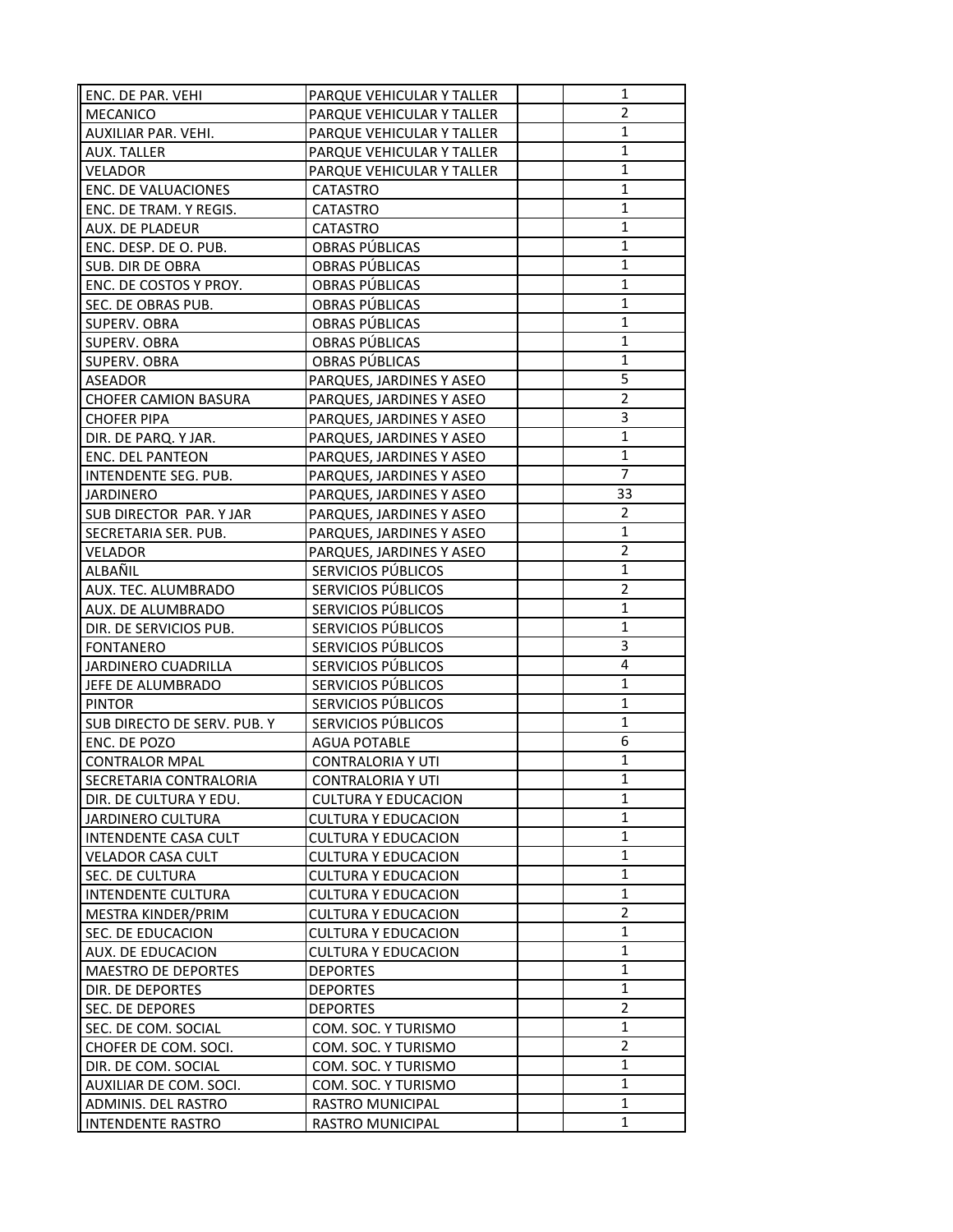| SECRETARIA RASTRO            | <b>RASTRO MUNICIPAL</b>  | 1              |
|------------------------------|--------------------------|----------------|
| ENC. DE RASTRO               | RASTRO MUNICIPAL         | 1              |
| OFICIAL DEL REG CIV. 01      | <b>REGISTRO CIVIL</b>    | $\mathbf{1}$   |
| OFICIAL DEL REG CIV. 02      | <b>REGISTRO CIVIL</b>    | 1              |
| AUX. DE REG. CIVIL           | <b>REGISTRO CIVIL</b>    | 1              |
| AUX. DE REG. CIVIL           | <b>REGISTRO CIVIL</b>    | $\mathbf{1}$   |
| OFICIAL MAYOR ADMINIS.       | OFICIALIA MAYOR          | $\mathbf{1}$   |
| <b>AUXILIAR DE OFICILIA</b>  | OFICIALIA MAYOR          | 1              |
| <b>INTENDENTE</b>            | OFICIALIA MAYOR          | $\overline{2}$ |
| SEC. CADER                   | OFICIALIA MAYOR          | 1              |
| <b>INTENDENTE</b>            | OFICIALIA MAYOR          | $\mathbf{1}$   |
| SECRETARIA OFICIALIA         | OFICIALIA MAYOR          | 1              |
| <b>RECEPCIONISTA</b>         | OFICIALIA MAYOR          | $\mathbf{1}$   |
| <b>CHHOFER</b>               | OFICIALIA MAYOR          | 1              |
| AUX. CENTRO COM. EN LIN.     | OFICIALIA MAYOR          | $\mathbf{1}$   |
| ENC. ARCH. HIST. MPAL        | OFICIALIA MAYOR          | $\mathbf{1}$   |
| DELEGADO DE SAUCILLO         | DELEGACIONES             | $\mathbf{1}$   |
| INTENDENTE KINIDER TLAC      | DELEGACIONES             | 1              |
| INTENDENTE PRIMARIA TLAC     | DELEGACIONES             | $\mathbf{1}$   |
| <b>AUXILIAR DELEGACION</b>   | DELEGACIONES             | $\mathbf{1}$   |
| <b>JARDINERO CALICHE</b>     | DELEGACIONES             | $\mathbf{1}$   |
| JARDINERO SAUCILLO           | <b>DELEGACIONES</b>      | $\mathbf{1}$   |
| <b>JARDINERO TLAC</b>        | <b>DELEGACIONES</b>      | $\mathbf{1}$   |
| <b>INTENDENTE TLAC</b>       | DELEGACIONES             | $\mathbf{1}$   |
| ENC. DE AGUA EN TLAC         | DELEGACIONES             | $\mathbf{1}$   |
| AGENTE MPAL SAN ANT.         | DELEGACIONES             | $\mathbf{1}$   |
| DELEGADO DE TLAC.            | DELEGACIONES             | $\mathbf{1}$   |
| JARDINERO TLAC               | <b>DELEGACIONES</b>      | $\mathbf{1}$   |
| <b>INTENDENTE</b>            | DELEGACIONES             | 1              |
| AUX. BIBLIO.TLAC.            | DELEGACIONES             | $\mathbf{1}$   |
| OFI. REG. CIVIL. 02          | DELEGACIONES             | $\mathbf{1}$   |
| <b>JARDINERO</b>             | DELEGACIONES             | $\mathbf{1}$   |
| JARDINERO SAUCILLO           | DELEGACIONES             | 1              |
| ENC. UNIDAD DEPOR. TLAC      | <b>DELEGACIONES</b>      | $\mathbf{1}$   |
| JARDINERO SAN ANT.           | <b>DELEGACIONES</b>      | $\mathbf{1}$   |
| AUXILIAR DE PAR. Y JAR       | DELEGACIONES             | $\mathbf{1}$   |
| JARDINERO PEDRITO            | DELEGACIONES             | $\mathbf{1}$   |
| JARDINERO LOMA DE SOT        | DELEGACIONES             | 1              |
| AUX. ALUMBRADO TLAC          | DELEGACIONES             | 1              |
| AUX. OBRAS PUBLICAS TLAC     | DELEGACIONES             | $\mathbf{1}$   |
| SECRETARIA CALICHE           | <b>DELEGACIONES</b>      | 1              |
| AUX. SERV. SAL. DE SAN. ANT. | <b>DELEGACIONES</b>      | 1              |
| AGENTE MPAL DE CALICHE       | <b>DELEGACIONES</b>      | 1              |
| AUX. OBRAS PUBLICAS TLAC     | <b>DELEGACIONES</b>      | $\mathbf{1}$   |
| <b>INTENDENTE PEDRITO</b>    | DELEGACIONES             | 1              |
| INTENDENTE AGEN.CALICHE      | <b>DELEGACIONES</b>      | $\mathbf{1}$   |
| DELEGADO EST. PEDRITO        | <b>DELEGACIONES</b>      | $\mathbf{1}$   |
| ENC. DE INFORMATICA          | <b>INFORMATICA</b>       | 1              |
| AUX. DE INFORMATICA          | <b>INFORMATICA</b>       | 3              |
| SECRETARIA CAS. ABUE.        | UNIDAD MEDICA            | $\mathbf 1$    |
| AUX. CASA DEL ABUELO         | UNIDAD MEDICA            | 1              |
| <b>JUEZ MPAL</b>             | <b>JUZGADO MUNICIPAL</b> | 1              |
| SECRETARIO DEL JUZGADO       | <b>JUZGADO MUNICIPAL</b> | $\mathbf{1}$   |
| AUXILIAR JUZGADO             | <b>JUZGADO MUNICIPAL</b> | $\overline{2}$ |
| ENC. DE PREV. DEL DELIT      | PREVECION DEL DELITO     | 1              |